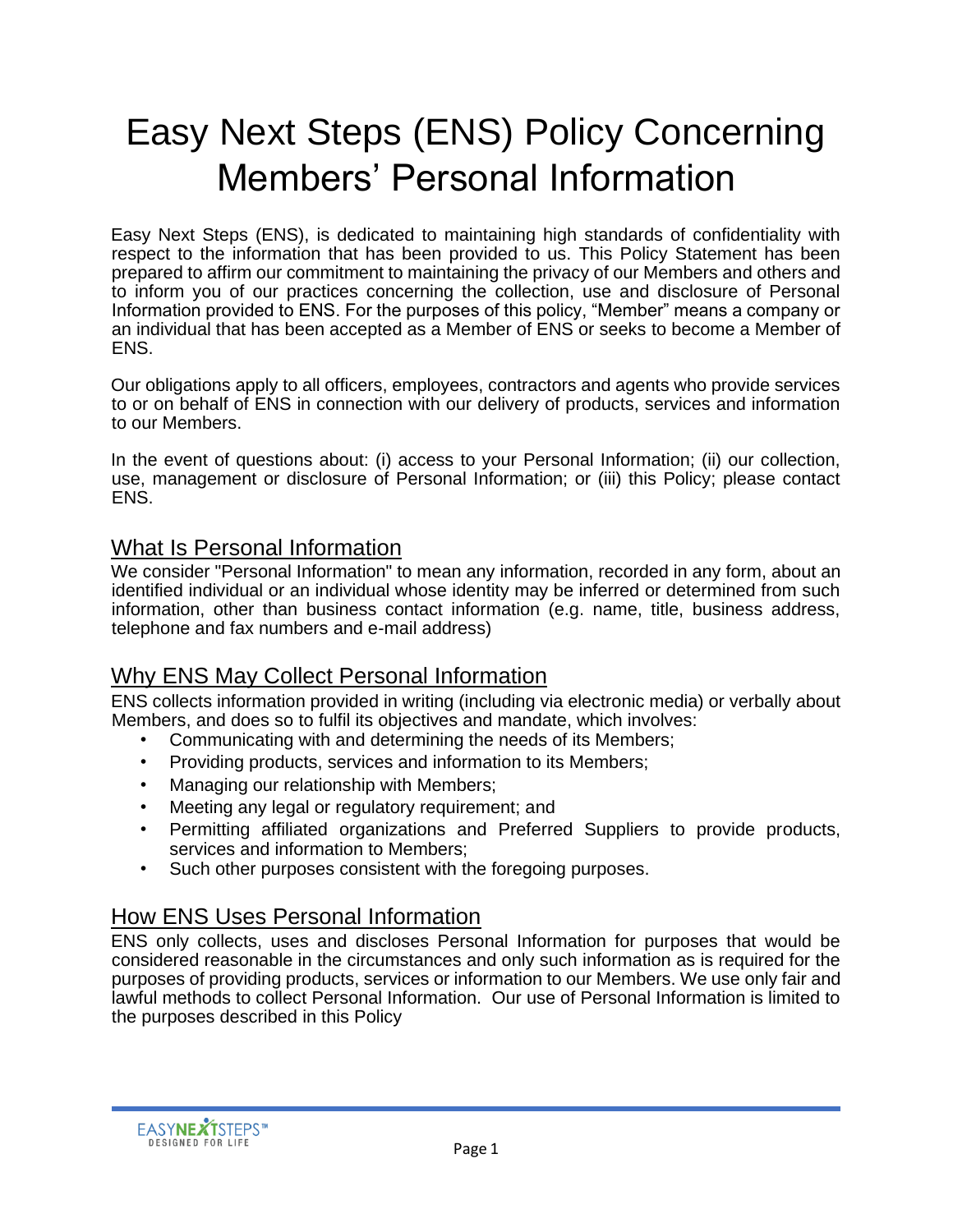## When ENS May Disclose Your Personal Information

As a general rule, all information concerning a Member is held in strict confidence and, except in limited circumstances, is not revealed to anyone unless expressly or implicitly authorized by the Member. ENS does lease the name, address, telephone number and email address of Members ("ENS Member information") to affiliated organizations, preferred suppliers and other reputable organizations when:

In the opinion of ENS, such usage constitutes a service and information pertinent to the Members of ENS, and ENS has the written agreement of such organizations to adhere to specific requirements with respect to their use of such information.

Where ENS discloses Personal Information to organizations that perform services on its behalf, we will require those service providers to use such information solely for the purposes of providing services to the person concerned or ENS and to have appropriate safeguards for the protection of that Personal Information.

Please note that there are circumstances where the use and/or disclosure of Personal Information may be justified or permitted or where ENS is obliged to disclose information without consent. Such circumstances may include:

Where required by law or by order or requirement of a court, administrative agency or other governmental tribunal;

- Where ENS believes, upon reasonable grounds, that it is necessary to protect the rights, privacy, safety or property of an identifiable person or group;
- Where it is necessary to establish or collect fees;
- Where it is necessary to permit ENS to pursue available remedies or limit any damages that ENS may sustain; or
- Where the information is public.
- Where obliged or permitted to disclose information without consent, ENS will not disclose more information than is required.

## Consent

Unless permitted by law, no Personal Information is collected, without first obtaining the consent of the individual concerned to the collection, use and dissemination of that information. However, we may seek consent to use and disclose Personal Information after it has been collected in those cases where ENS wishes to use the information for a purpose not identified in this Policy or not previously identified or for which the individual concerned has not previously consented. If a Member consents, his/her personal information shall be used for the purposes indicated in this policy statement. If a Member does not consent, then his/her personal information shall be used by ENS for purposes of communicating with the Member only and shall not be provided to anyone else (e.g. Preferred Suppliers). In the event a Member does not indicate his/her consent, the submission of the information constitutes the consent of an applicant to the use of his or her personal information for these purposes.

If a Member wishes to withdraw his/her consent to have his/her ENS Member information disclosed to affiliated organizations, preferred suppliers and other reputable organizations, the Member should contact ENS.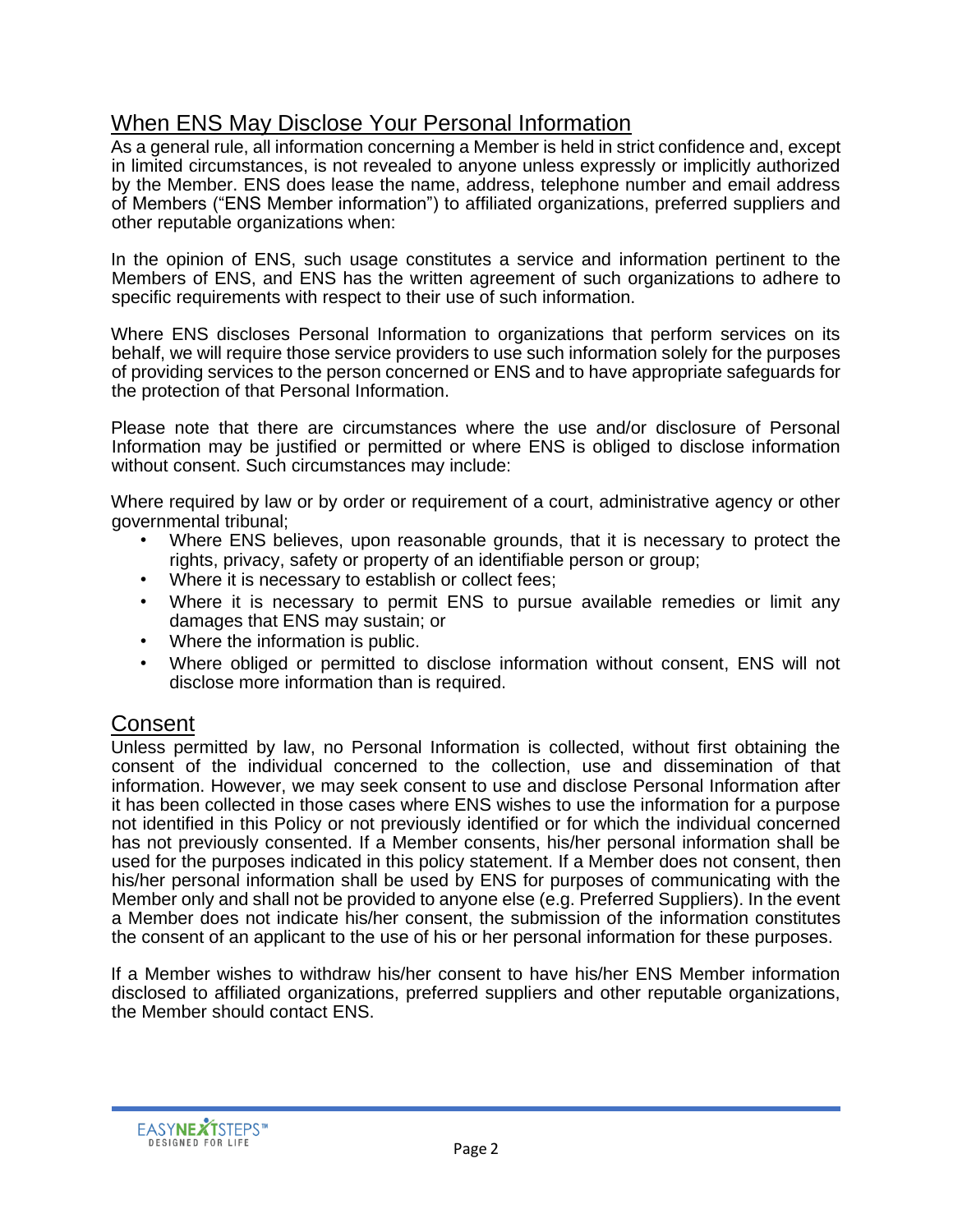# The Accuracy and Retention of Personal Information

ENS endeavors to ensure that any Personal Information provided by its Members and in its possession is as accurate, current and complete as necessary for the purposes for which ENS uses that information. If we become aware that Personal Information is inaccurate, incomplete or out of date, ENS will revise the Personal Information and, if necessary, use its best efforts to inform third parties which were provided with inaccurate information so that those third parties may also correct their records. Information about a former Member is not actively maintained and, for so long as it is held by ENS, it cannot assure the accuracy of such information.

We keep your Personal Information only as long as it is required for the reasons it was collected. This period may extend beyond the end of a Member's relationship with ENS but it will be only for so long as it is necessary for us to communicate with you or to have sufficient information to respond to any issues that may arise at a later date. When your Personal Information is no longer required by ENS, we have procedures to destroy, delete, erase or convert it into an anonymous form. Currently, the principal place in which ENS holds Personal Information is the City of Calgary, Alberta, Canada.

## Protection of Personal Information

ENS endeavors to maintain appropriate physical, procedural and technical security with respect to its offices and information storage facilities so as to prevent any loss, misuse, unauthorized access, disclosure, or modification of Personal Information. This also applies to our disposal or destruction of Personal Information. ENS further protects Personal Information by restricting access to it to those employees that the management of ENS has determined need to know that information in order that we may provide our products, services or information.

If any Member or employee of ENS misuses Personal Information, this will be considered as a serious offence for which disciplinary action may be taken, up to and including termination of employment. If any individual or organization misuses Personal Information - provided for the purpose of providing services to or for ENS - this will be considered a serious issue for which action may be taken, up to and including termination of any agreement between ENS and that individual or organization. We audit our procedures and security measures from time to time to ensure that they remain effective and appropriate.

## Access to Your Personal Information

ENS permits the reasonable right of access and review of Personal Information held by us about a Member and will endeavor to provide the information in question within a reasonable time and no later than 30 days following the request. Where information will not or cannot be disclosed, the individual making the request will be provided with the reasons for nondisclosure.

Further information concerning ENS's access policy and procedures may be obtained by contacting our Privacy Officer. ENS will not charge a Member for verifying or correcting his/ her Personal Information.

## Visiting the ENS Website

A guest to ENS web site is not required to reveal any individually identifiable information, such as name, address, or telephone number. Nor is such information collected passively by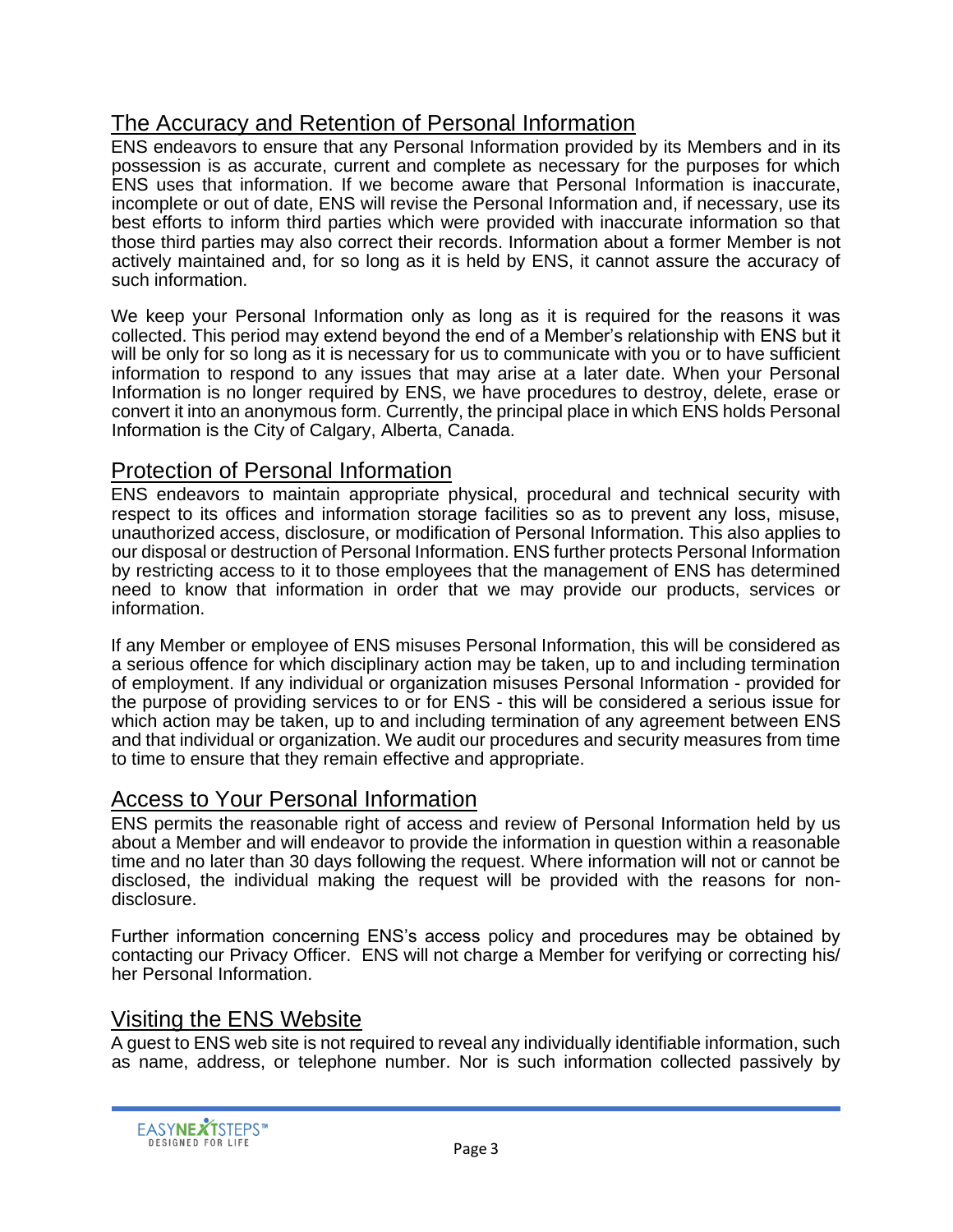electronic means. In order to apply to be a Member, a guest will need to provide certain Personal Information. Such personal information will only be used for Member application purposes.

Information is collected when an individual voluntarily completes an on-line Member application form or completes an online survey. This information is collected, used or disclosed in a manner consistent with this policy statement. E-mail addresses are also collected during the on-line Member application process but applicants may indicate that they do not wish to receive any unsolicited electronic communication.

Our web server does not collect visitor information in the form of the visitor's domain or Internet Protocol (IP) address but does collect information regarding which pages are being accessed. This information is used internally, only in aggregate form, to better serve visitors by helping us to:

- Manage our sites
- Diagnose any technical problems
- Improve the content of our web site

Following its use, the information collected is not retained but, rather, is discarded in a secure manner.

Individuals who wish to purchase products and services through ENS are requested to supply one or more items of data within the following classes of information:

- Corporate Identification Information
- Personal Identification Information
- Financial Information (e.g. credit card information, purchase order numbers, or any other payment information for billing purposes)

## Delivery Information

This information is collected for billing and delivery purposes as well as to permit us to contact the individual with respect to actions taken by us to complete the order. If you purchase products/services through the ENS web site using a credit card, your credit card information is used only for credit card processing purposes and is not stored or retained by ENS.

For the transfer and receipt of certain types of sensitive information such as financial information, visitors will be re-directed to a secure server and will be notified through a popup screen on the site.

In browsing the Internet, you will encounter a technology called "cookies" which can be used to provide you with specific information from a Web site as well as provide the operator of a web site with information about you. "Session" cookies are temporary bits of information that are erased once you exit your Web browser window or otherwise turn your computer off. Session cookies are used to improve navigation on Web sites and to collect aggregate statistical information. This site uses session cookies to only record session information.

Most Internet browsers are initially set to accept cookies. If you do not wish to accept cookies, you can set yours to refuse cookies or to alert you when cookies are being sent. A Member may access their personal information held by ENS. Members may request the correction of